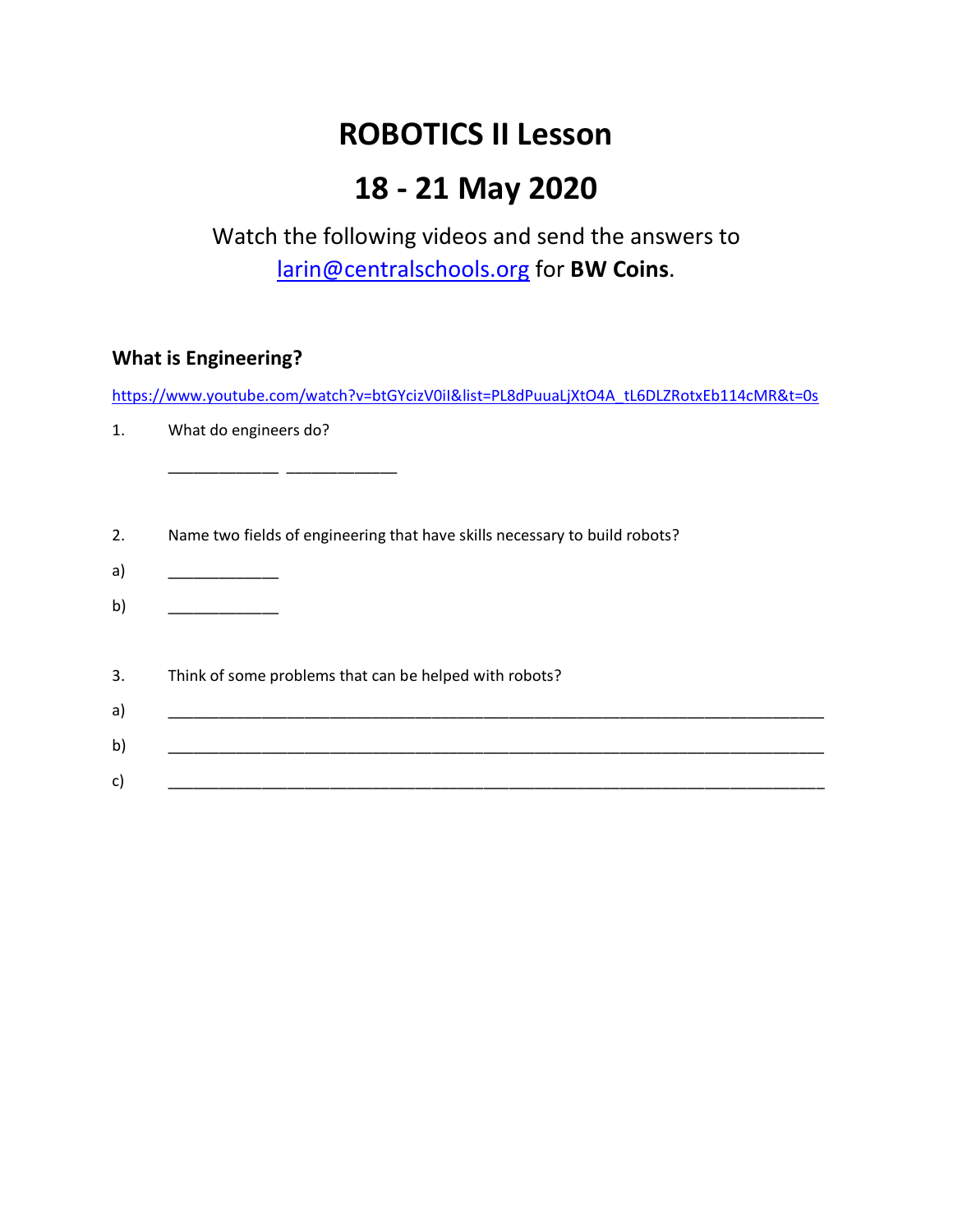## **Mechanical Engineering**

|    | https://www.youtube.com/watch?v=A1V-                           |
|----|----------------------------------------------------------------|
|    | QQ5wFU4&list=PL8dPuuaLjXtO4A tL6DLZRotxEb114cMR&index=4        |
| 1. | Why would robots be used instead of people?                    |
| a) |                                                                |
| b) |                                                                |
| c) |                                                                |
| d) |                                                                |
|    |                                                                |
| 2. | What are two factors that need to be solved to improve robots? |
| a) |                                                                |
| b) |                                                                |

### **Electrical Engineering**

[https://www.youtube.com/watch?v=3nB1Ntku06w&list=PL8dPuuaLjXtO4A\\_tL6DLZRotxEb114cMR&ind](https://www.youtube.com/watch?v=3nB1Ntku06w&list=PL8dPuuaLjXtO4A_tL6DLZRotxEb114cMR&index=5)  $ex=5$ 

1. The telegraph used the symbols ● (dot) and – (dash) or Morse Code. What symbols to computers use to communicate?

 $\_\_$  and  $\_\_$ 

2. What did transistors replace?

\_\_\_\_\_\_\_\_\_\_\_\_\_ \_\_\_\_\_\_\_\_\_\_\_\_\_

\_\_\_\_\_\_\_\_\_\_\_\_\_ \_\_\_\_\_\_\_\_\_\_\_\_\_

3. What was developed in 1968 that makes the Arduino and Raspberry Pi possible and so small?